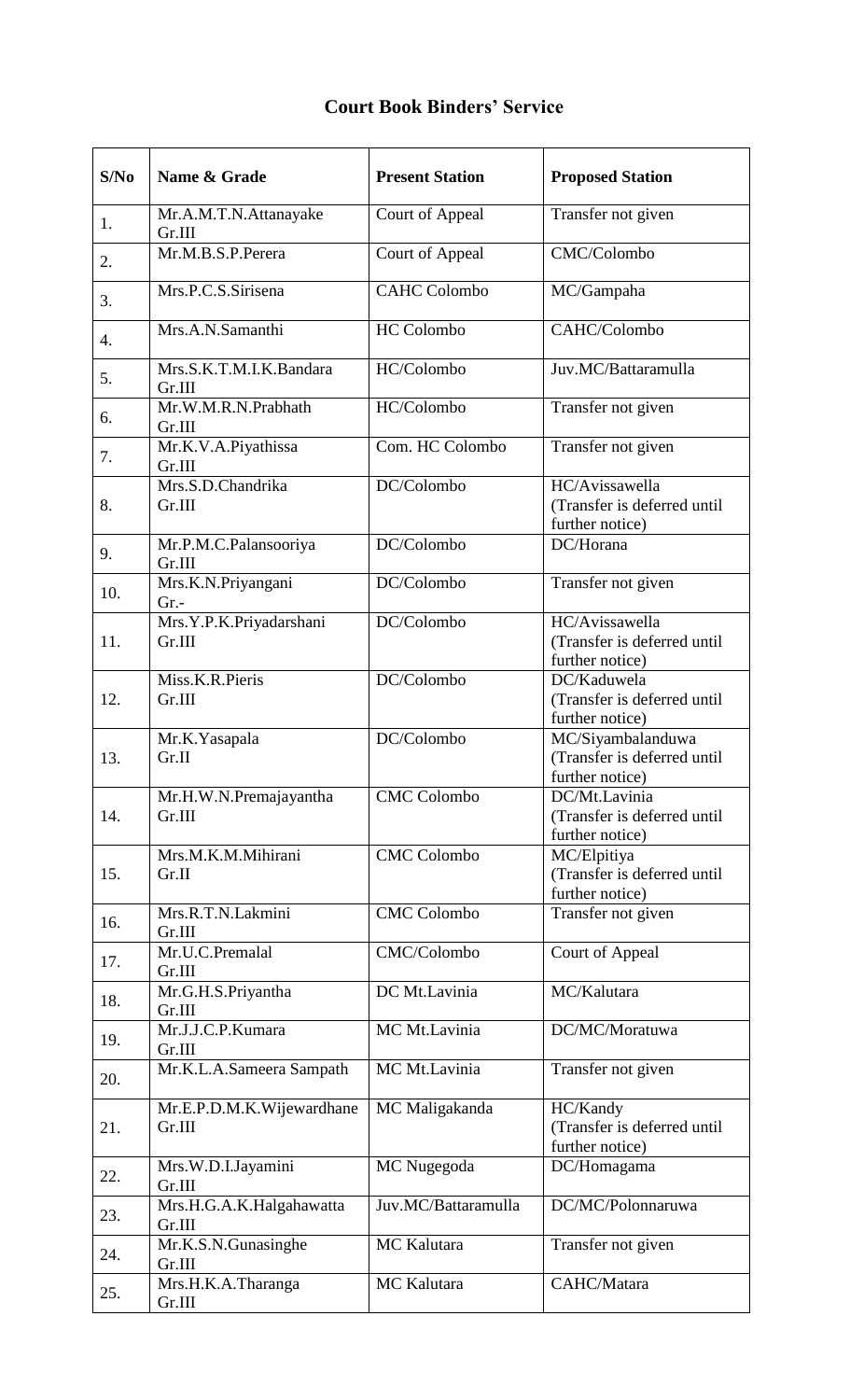| 26. | Mr.K.R.C.J.Piyadasa<br>Gr.III      | DC/MC Attanagalla       | Transfer not given                                                    |
|-----|------------------------------------|-------------------------|-----------------------------------------------------------------------|
| 27. | Mr.N.M.Nazmer<br>Gr.III            | DC/MC/Pugoda            | DC/Colombo                                                            |
| 28. | Miss.A.A.N.Madubhashini<br>Gr.III  | DC Negombo              | MC/Matugama                                                           |
| 29. | Mr.B.H.P.Chandana<br>Gr.III        | MC Negombo              | DC/MC/Pugoda<br>(Transfer is deferred until<br>further notice)        |
| 30. | Mrs.M.D.C.R.Karunarathne<br>Gr.III | MC Negombo              | Transfer not given                                                    |
| 31. | Mr.N.G.P.Rathnayake<br>Gr.II       | HC Avissawella          | DC/MC/Pugoda                                                          |
| 32. | Mr.K.G.B.G.Vijith<br>Gr.III        | DC Avissawella          | HC/Ratnapura                                                          |
| 33. | Mrs.K.L.N.C.Jayalath<br>$Gr. -$    | MC/Avissawella          | Transfer not given                                                    |
| 34. | Mrs.B.H.Malani<br>Gr.III           | <b>CAHC</b> Homagama    | DC/Avissawella                                                        |
| 35. | Mr.U.M.M.S.Wijerathne<br>Gr.III    | DC Homagama             | MC/Nugegoda                                                           |
| 36. | Mrs.S.S.Kodithuwakku<br>$Gr - III$ | HC Balapitiya           | Transfer not given                                                    |
| 37. | Mr.W.L.S.Weerasuriya<br>Gr.III     | <b>CAHC</b> Galle       | Transfer not given                                                    |
| 38. | Mr.H.Saman Kumara<br>Gr.III        | DC Galle                | DC/MC/Tissamaharama<br>(Transfer is deferred until<br>further notice) |
| 39. | Mrs.D.P.Ponnamperuma<br>Gr.III     | DC Elpitiya             | Transfer not given                                                    |
| 40. | Mr.S.K.Krisantha<br>Gr.II          | DC Matara               | MC/Deiyandara                                                         |
| 41. | Mr.A.Nihal                         | MC Deiyandara           | DC/MC/Walasmulla                                                      |
| 42. | Mrs.P.Yamuna                       | <b>CAHC</b> Tangalle    | DC/Matara                                                             |
| 43. | Mr.S.Sunil<br>$Gr. -$              | HC/Tangalle             | DC/MC/Hambantota                                                      |
| 44. | Mr.S.M.P.C.Kelum<br>Gr.II          | DC/MC Walasmulla        | CAHC/Tangalle                                                         |
| 45. | Mrs.W.A.S.Padmini<br>$Gr - III$    | <b>DC/MC</b> Hambantota | DC/Embipitiya<br>(Transfer is deferred until<br>further notice)       |
| 46. | Mrs.M.S.Malkanthi<br>$Gr - III$    | <b>DC/MC</b> Hambantota | MC/Embilipitiya<br>(Transfer is deferred until<br>further notice)     |
| 47. | Mrs.W.M.S.K.Karunarathne<br>Gr.III | <b>CAHC Kandy</b>       | HC/Kegalle                                                            |
| 48. | Mrs.A.G.S.S.Gamage<br>Gr.II        | <b>HC</b> Kandy         | DC/Kegalle                                                            |
| 49. | Mrs.G.D.N.M.Attanayake<br>Gr.III   | HC Nuwara Eliya         | Transfer not given                                                    |
| 50. | Mrs.R.M.R. Lakmali<br>Gr.III       | HC Nuwara Eliya         | Transfer not given                                                    |
| 51. | Mrs.W.M.K.P.Weerakoon<br>Gr.III    | DC Nuwara Eliya         | Transfer not given                                                    |
| 52. | Mr.S.N.Kulathunga                  | DC/MC Nawalapitiya      | Transfer not given                                                    |
| 53. | Mrs.J.N.S.Jayawickrama<br>Gr.III   | MC/Naula                | Transfer not given                                                    |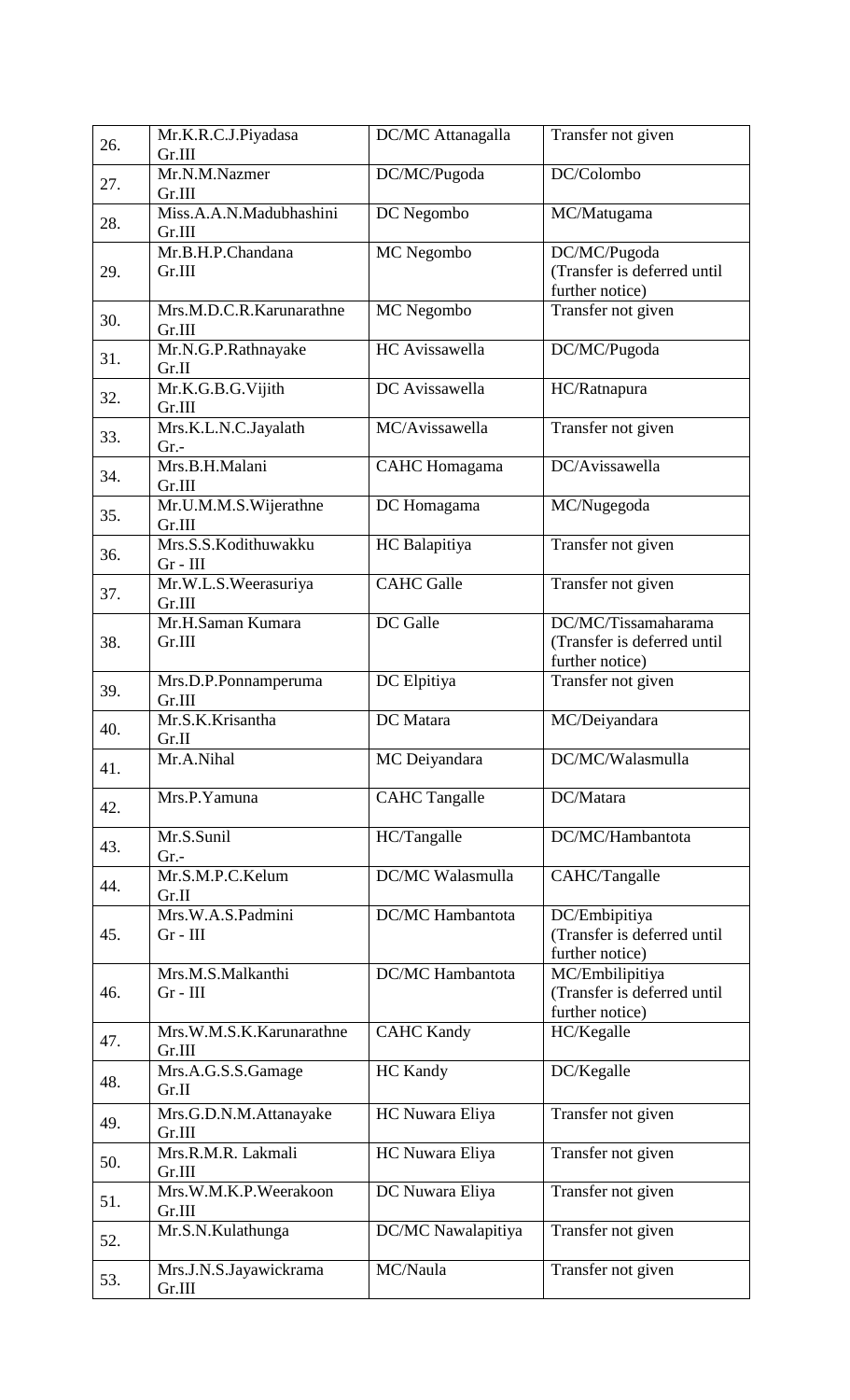| 54. | Mrs.R.M.N.M.Kumari<br>Medagoda<br>Gr.I | MC Galagedara         | MC/Pilessa         |
|-----|----------------------------------------|-----------------------|--------------------|
| 55. | Mrs.W.L.P.Manil                        | HC Ratnapura          | Transfer not given |
| 56. | Mr.J.L.W.De Silva<br>Gr.III            | DC Ratnapura          | HC/Embilipitiya    |
| 57. | Miss.B.G.S.S.Kumari<br>$Gr. -$         | DC/Ratnapura          | Transfer not given |
| 58. | Mrs.P.M.K.Deepani<br>Gr.III            | MC Ratnapura          | Transfer not given |
| 59. | Mrs.Y.C.Basnagoda                      | HC Embilipitiya       | DC/Ratnapura       |
| 60. | Mr.D.A.R.R.Dalukdeniya<br>$Gr. -$      | MC Embilipitiya       | HC/Ratnapura       |
| 61. | Mr.J.M.D.A.S.Jayasinghe                | DC/MC Balangoda       | HC/Ratnapura       |
| 62. | Mr.M.S.Nawanayake<br>Gr.III            | <b>CAHC</b> Kegalle   | DC/Kurunegala      |
| 63. | Mrs.S.Hemalatha                        | <b>HC</b> Kegalle     | Transfer not given |
| 64. | Mr.M.A.W.Nuwan                         | <b>HC</b> Kegalle     | CAHC/Kandy         |
| 65. | Mrs.R.N.Damayanthi<br>Gr.III           | DC Kurunegala         | CAHC/Kegalle       |
| 66. | Mrs.P.G.R.D.Peramuna<br>$Gr - III$     | DC Kurunegala         | DC/MC/Nawalapitiya |
| 67. | Mrs.M.M.N.S.Megasooriya<br>Gr.III      | MC Kurunegala         | Transfer not given |
| 68. | Mr.A.M.M.Musammil<br>$Gr - III$        | MC Kurunegala         | Transfer not given |
| 69. | Mrs.W.K.Kumaratunga<br>Gr.III          | DC/Kuliyapitiya       | Transfer not given |
| 70. | Mr.S.W.S.S.Wijerathne<br>Gr.-          | DC/MC Maho            | MC/Galgamuwa       |
| 71. | Mrs.M.D.M.K.Jayarathne<br>$Gr. -$      | MC Hettipola          | DC/MC/Nikaweratiya |
| 72. | Mr.M.M.Mapa Thennakoon                 | DC/MC Nikaweratiya    | MC/Hettipola       |
| 73. | Mrs.W.A.M.Kumari<br>$Gr. -$            | MC Polgahawela        | Transfer not given |
| 74. | Mrs.W.D.K.Somalatha<br>Gr.II           | MC Polgahawela        | DC/Kurunegala      |
| 75. | Mrs.A.M.S.D.Ambakote<br>Gr.III         | HC/Chilaw             | MC/Rambadagalla    |
| 76. | Mr.A.R.Rodrigo                         | <b>DC/MC</b> Puttalam | DC/MC/Chilaw       |
| 77. | Mrs.R.M.S.Kumarihami<br>Gr.III         | DC/MC/Puttlam         | HC/Matale          |
| 78. | Mr.A.H.M.Suhail                        | DC/MC Marawila        | HC/Colombo         |
| 79. | Mr.E.M.G.B.Ekanayake<br>Gr.III         | HC Anurdhapura        | DC/MC/Dambulla     |
| 80. | Mr.G.D.N.N.Wijethunga<br>$Gr - III$    | DC Anuradhapura       | CAHC/Homagama      |
| 81. | Mr.B.G.D.K.D.Wijerathne<br>Gr.III      | DC/Anuradhapura       | Transfer not given |
| 82. | Mr.S.Rifaideen<br>Gr.III               | HC Polonnaruwa        | Transfer not given |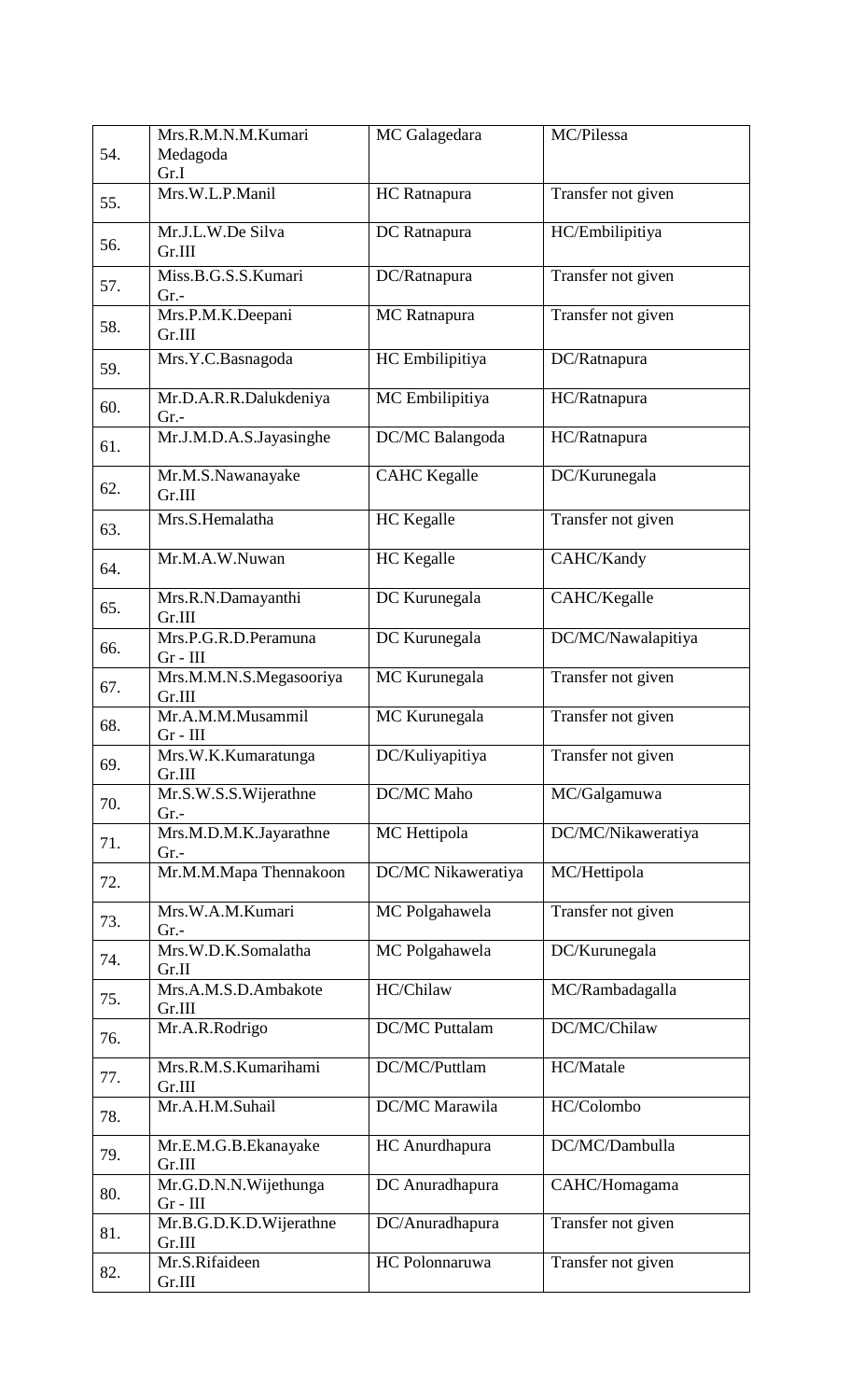| 83.  | Mr.A.M.M.Farzan                    | DC/MC Polonnaruwa       | HC/Trincomalee     |
|------|------------------------------------|-------------------------|--------------------|
|      | $Gr - III$                         |                         |                    |
| 84.  | Mrs.I.I.Senavirathna               | MC Tambuttegama         | Transfer not given |
|      | $Gr - III$<br>Mr.W.M.C.S.Weerakoon | HC Badulla              | DC/Bandarawela     |
| 85.  | $Gr - III$                         |                         |                    |
|      | Mrs.K.K.Sarojani                   | DC Badulla              | DC/Bandarawela     |
| 86.  | $Gr-III$                           |                         |                    |
| 87.  | Mr.G. Dhammika                     | DC Bandarawela          | MC/Nuwara Eliya    |
|      | Gr.III<br>Mr.W.M.J.M.Weerakoon     | DC Bandarawela          | HC/Badulla         |
| 88.  | Gr.III                             |                         |                    |
|      | Miss.W.H.D.K.M.Kumari              | DC Bandarawela          | HC/Badulla         |
| 89.  | Gr.III                             |                         |                    |
|      | Mrs.D.M.S.Dissanayake              | DC/MC Mahiyangana       | DC/Nuwara Eliya    |
| 90.  | Gr.III                             |                         |                    |
| 91.  | Mrs. W.M.Chandralatha              | DC/MC/Mahiyanganay      | Transfer not given |
|      | $Gr. -$                            | a                       |                    |
| 92.  | Mr.M.M.Najeem<br>$Gr - III$        | HC Monaragala           | HC/Ampara          |
|      | Mr.J.R.Indika                      | MC Siymbalanduwa        | DC/MC/Monaragala   |
| 93.  | Gr.III                             |                         |                    |
| 94.  | Mr.Y. Jayatheeswaran               | HC Ampara               | HC/Kalmunai        |
|      | Gr.III                             |                         |                    |
| 95.  | Mr.M.A.Yazeer                      | HC Ampara               | DC/MC/Potuvil      |
|      | Gr.III<br>Mr.Z.M.Nowfal            | DC/MC Ampara            | HC/Batticaloa      |
| 96.  | $Gr. -$                            |                         |                    |
|      | Mr.W.Thevakadadchan                | DC/MC Ampara            | Transfer not given |
| 97.  | $Gr. -$                            |                         |                    |
| 98.  | Mr.U.M.P.Gunathilake               | DC/MC                   | Transfer not given |
|      | Gr.III                             | Dehiattakandiya         |                    |
| 99.  | Mr.J.Imthiyas                      | HC Kalmunai             | DC/Akkaraipattu    |
|      | Mr.S.Logethas                      | HC Kalmunai             | DC/MC/Valachchenai |
| 100. |                                    |                         |                    |
| 101. | Mr.M.M.M. Ziyath                   | <b>DC/MC Potuvil</b>    | CAHC/Kalmunai      |
|      |                                    |                         |                    |
| 102. | Mr.T. Pirapakaran                  | DC Akkaraipattu         | DC/MC/Ampara       |
|      | Mr.S.Vignaprathab                  | <b>CAHC</b> Batticaloa  | DC/Kalmunai        |
| 103. |                                    |                         |                    |
| 104. | Mr.N.Vijidaran                     | <b>HC</b> Batticaloa    | HC/Ampara          |
|      |                                    | DC Batticaloa           |                    |
| 105. | Mrs.P.Pavanosan                    |                         | Transfer not given |
|      | Mr.Poopalaratnam Gopinath          | DC Batticaloa           | Transfer not given |
| 106. |                                    |                         |                    |
| 107. | Mr.N.Thiyagarajah                  | MC Batticaloa           | HC/Kalmunai        |
|      | Mr.S.Rajan                         | DC/MC Valachchenai      | CAHC/Batticaloa    |
| 108. |                                    |                         |                    |
|      | Mrs.A.F.Sajeetha                   | <b>CAHC Trincomalee</b> | Transfer not given |
| 109. | Gr.II                              |                         |                    |
| 110. | Miss.M.F.F.Risniya                 | <b>HC</b> Trincomalee   | Transfer not given |
|      | Mr.S.M.Fajith                      | DC Trincomalee          | Transfer not given |
| 111. |                                    |                         |                    |